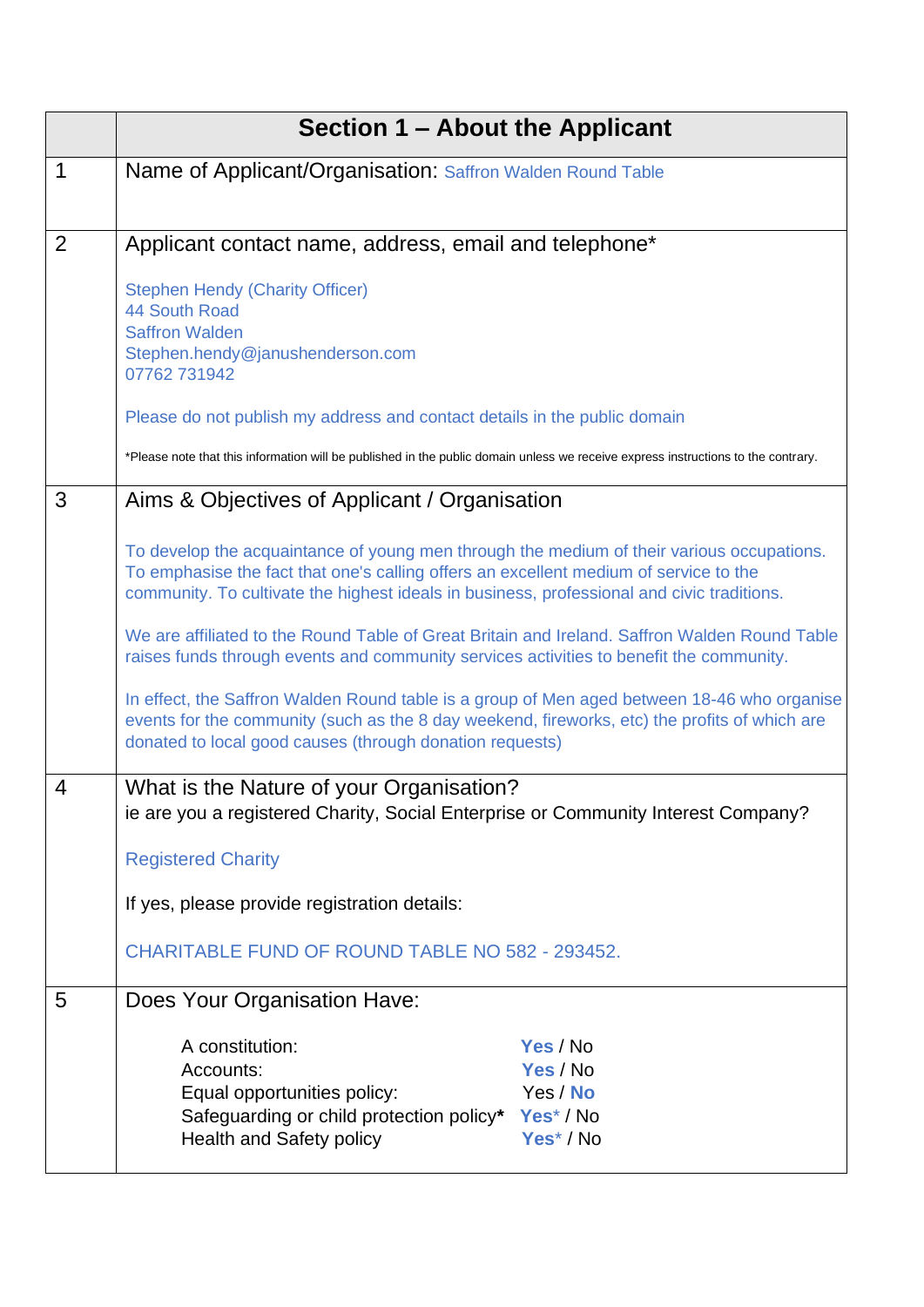| *these policies are created on an event by event basis, forming part of each events<br>management plan.                                                                          |
|----------------------------------------------------------------------------------------------------------------------------------------------------------------------------------|
| Please include a copy of these documents where available.                                                                                                                        |
| If these documents are not supplied, please advise why these details are missing.                                                                                                |
| *If you are not able to provide a safeguarding or child protection policy, please<br>advise how you will monitor and ensure the protection of children and vulnerable<br>adults. |

| 6              | Is your application for a reduced hire fee for any Town Council premises?                                         |
|----------------|-------------------------------------------------------------------------------------------------------------------|
|                | Yes / No                                                                                                          |
|                |                                                                                                                   |
|                |                                                                                                                   |
|                | If yes, what is the date of your event and have you booked the facility with<br>the Town Council?                 |
|                | Saffron Walden Common - 6 <sup>th</sup> November 2021                                                             |
|                | If No, please proceed to question 7.                                                                              |
| $\overline{7}$ | Have you previously applied to SWTC for grant funding?<br>Yes /<br><b>No</b>                                      |
|                | If Yes, please give details of when and if the application was successful, the grant<br>received and the purpose. |
|                |                                                                                                                   |
|                |                                                                                                                   |
|                |                                                                                                                   |
|                |                                                                                                                   |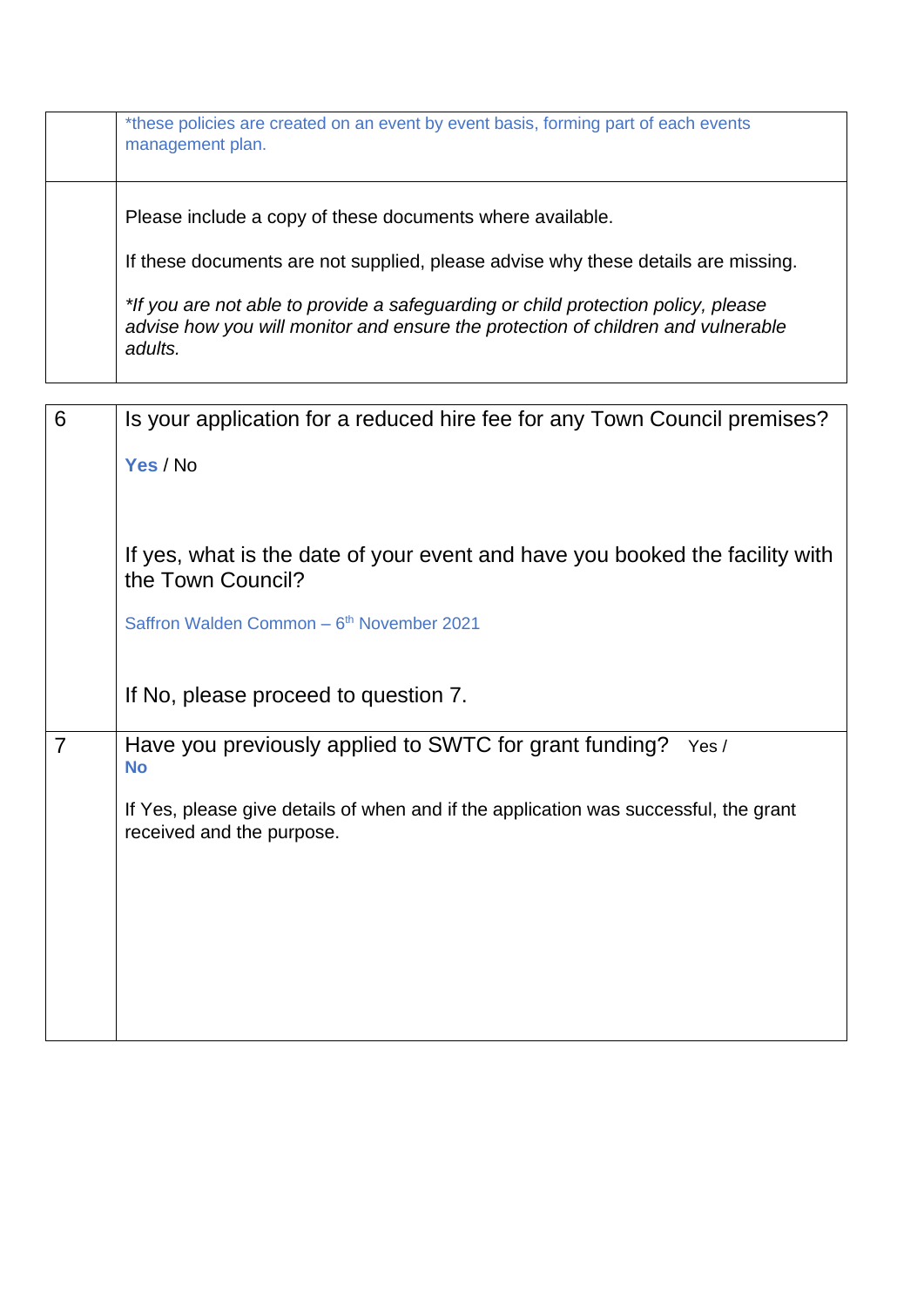For Office use only regarding questions 6 & 7:

Commercial hire cost:

Resourcing cost to Town Council:

Potential Net loss / profit:

Confirm details of any previous grants awarded to this Organisation:

Additional Information:

|   | Section 2 – The Project                                                                                                                                                                                                                            |
|---|----------------------------------------------------------------------------------------------------------------------------------------------------------------------------------------------------------------------------------------------------|
| 8 | <b>Project name: Saffron Walden Round Table Fireworks</b>                                                                                                                                                                                          |
|   | <b>Project aim:</b> To provide a free to attend firework display on Saffron Walden Common, and<br>raise money for local good causes                                                                                                                |
|   | Start Date: 6th November 2021                                                                                                                                                                                                                      |
|   | End Date: 6th November 2021                                                                                                                                                                                                                        |
| 9 | Please give details of the project activities and timeline                                                                                                                                                                                         |
|   | A free to attend firework display on Saffron Walden Common, with historic attendance in the<br>tens of thousands, which usually raises a significant amount of money for local good causes, to<br>be held on the 6 <sup>th</sup> of November 2021. |
|   |                                                                                                                                                                                                                                                    |
|   |                                                                                                                                                                                                                                                    |
|   |                                                                                                                                                                                                                                                    |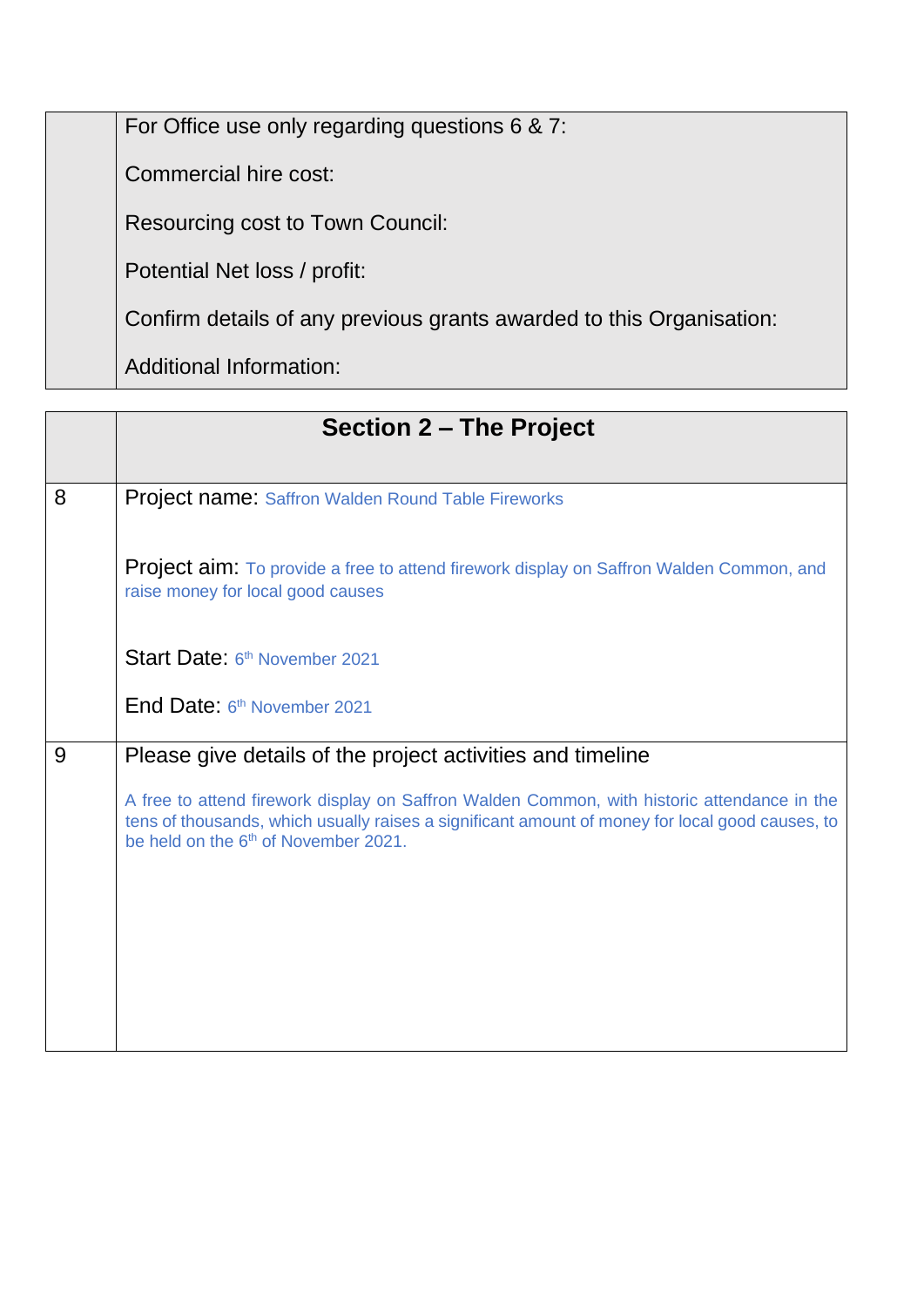| 10 | What particular need do you consider the project will meet?                                                                                                                                     |
|----|-------------------------------------------------------------------------------------------------------------------------------------------------------------------------------------------------|
|    | The annual free to attend fireworks display on the common has been a major part of Saffron<br>Walden community events for a number of years.                                                    |
|    | With Covid forcing the cancellation of the 2020 event, we believe the Community would<br>benefit to a return to the normality in 2021 with this celebration of the Saffron Walden<br>Community. |

| 11 | How have you identified the need for this project? Please include your<br>experience in this field and research and scoping that has been carried<br>out with the intended target group                                                                                                                                       |
|----|-------------------------------------------------------------------------------------------------------------------------------------------------------------------------------------------------------------------------------------------------------------------------------------------------------------------------------|
|    | Historic attendance at this event has been in the tens of thousands, and with good weather it<br>usually raises a significant amount of money for local good causes, indicating that the<br>Community value the event, and enjoy attending.                                                                                   |
| 12 | Please give a reasonably accurate figure for the number of people, within<br>Saffron Walden Town Council's area (the parish of Saffron Walden<br>and Little Walden, see map attached for the area served by SWTC),<br>the project will serve. If possible, please provide evidence of this<br>within the Data Protection Act: |
|    | The entire community will benefit, in excess of 10,000 people attend the event                                                                                                                                                                                                                                                |
| 13 | Please give a brief outline of:                                                                                                                                                                                                                                                                                               |
|    | How this project benefits the residents of Saffron Walden Town Council's area;<br>$\bullet$<br>On the change you wish to see as a result of your project or activity for the<br>$\bullet$<br>residents of the Saffron Walden parish;                                                                                          |
|    | How your project will be measured<br>$\bullet$                                                                                                                                                                                                                                                                                |
|    | As previously stated this project will provide a free to attend firework display on Saffron<br>Walden Common, in addition the profits from the event (generally multiple thousands) are<br>donated to local good causes.                                                                                                      |
|    |                                                                                                                                                                                                                                                                                                                               |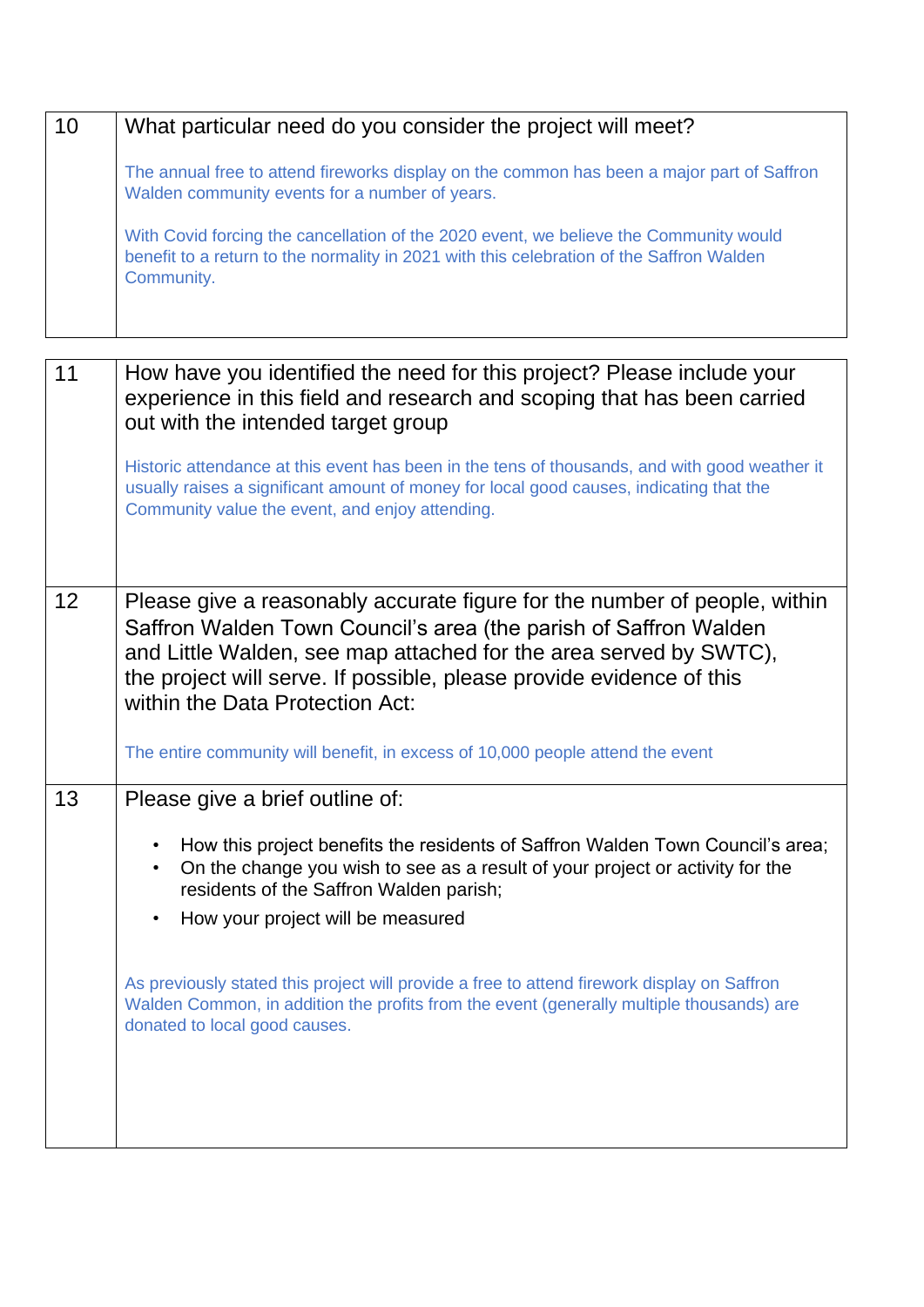| 14 | Where will any equipment be kept and how will it be insured?                                                                                                                                                     |
|----|------------------------------------------------------------------------------------------------------------------------------------------------------------------------------------------------------------------|
|    | Equipment will be insured either through pyrotechnics, or sound and lighting company's own<br>insurance.                                                                                                         |
|    | Equipment will only be on the Common for the duration of the event                                                                                                                                               |
|    | Saffron Walden Round Tables equipment (gazebo's, orange fencing, etc) is not directly<br>insured, however our public liability insurance covers any issues to do with the public making<br>use of the equipment. |

| 15 | Address where main activities will take place                                                                                                                                                                       |              |                                                                                                |              |  |
|----|---------------------------------------------------------------------------------------------------------------------------------------------------------------------------------------------------------------------|--------------|------------------------------------------------------------------------------------------------|--------------|--|
|    |                                                                                                                                                                                                                     |              |                                                                                                |              |  |
|    | <b>Saffron Walden Common</b>                                                                                                                                                                                        |              |                                                                                                |              |  |
| 16 | How will you ensure that the project will be all-inclusive?                                                                                                                                                         |              |                                                                                                |              |  |
|    |                                                                                                                                                                                                                     |              |                                                                                                |              |  |
|    | The event is free to attend, even for those unable to travel to the common, the fireworks<br>themselves can be seen from a large number of homes and locations within Saffron Walden<br>Town Councils jurisdiction. |              |                                                                                                |              |  |
|    | It is a multi-sensory experience allowing those with hearing or vision impairments to still enjoy<br>the event.                                                                                                     |              |                                                                                                |              |  |
|    |                                                                                                                                                                                                                     |              | The event is conducted on a Saturday in the early evening, allowing all ages to safely attend. |              |  |
|    |                                                                                                                                                                                                                     |              | <b>Section 3 - Funding Requirement</b>                                                         |              |  |
| 17 | What is the total cost of the project? Please attach a budget breakdown<br>for this cost<br>£14,250                                                                                                                 |              |                                                                                                |              |  |
|    | <b>Outgoings</b>                                                                                                                                                                                                    | <b>GBP £</b> | <b>Income (excl donations)</b>                                                                 | <b>GBP £</b> |  |
|    | <b>Fireworks</b>                                                                                                                                                                                                    | 9,000        | Sponsorship                                                                                    | 4,500        |  |
|    | <b>Glow Goods</b>                                                                                                                                                                                                   | 500          | Funfair                                                                                        | 1,250        |  |
|    | Radios                                                                                                                                                                                                              | 174          | <b>Event Catering</b>                                                                          | 1,500        |  |
|    | <b>Walden Local</b>                                                                                                                                                                                                 | 1,800        | <b>Total</b>                                                                                   | 7,250        |  |
|    | <b>VIP Tent</b>                                                                                                                                                                                                     | 400          |                                                                                                |              |  |
|    | Sound & Lighting                                                                                                                                                                                                    | 1,250        |                                                                                                |              |  |
|    | <b>Signs</b>                                                                                                                                                                                                        | 300          |                                                                                                |              |  |
|    | <b>First Aid</b>                                                                                                                                                                                                    | 500          |                                                                                                |              |  |
|    | <b>Volunteer Food etc</b>                                                                                                                                                                                           | 150          |                                                                                                |              |  |
|    | misc/contingency                                                                                                                                                                                                    | 176          |                                                                                                |              |  |
|    | <b>Total</b>                                                                                                                                                                                                        | 14,250       |                                                                                                |              |  |
|    |                                                                                                                                                                                                                     |              |                                                                                                |              |  |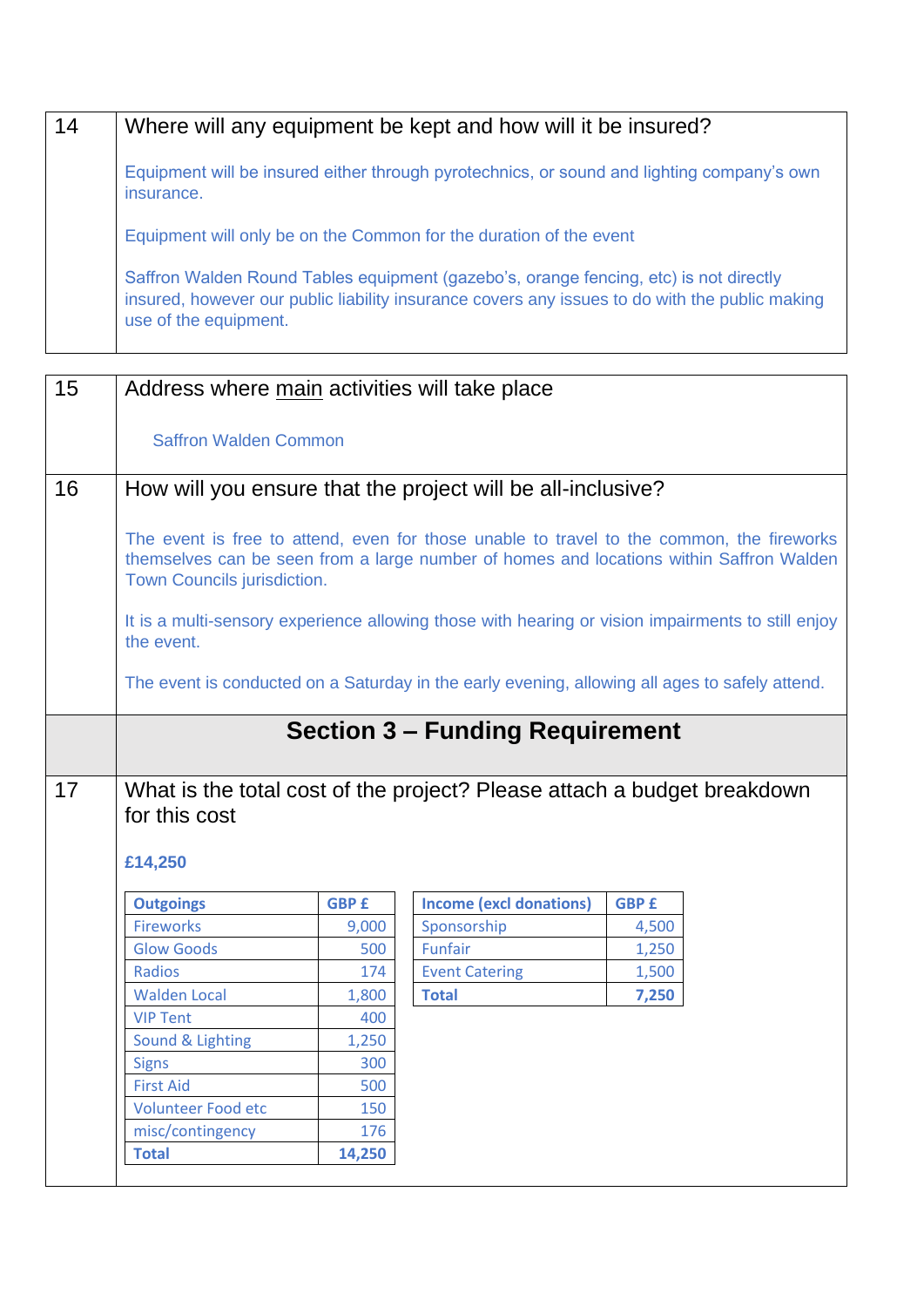| 18 | Amount requested from Saffron Walden Town Council and for what<br>purposes (please be as specific as possible)                                                                                                                                                                                                                                                                                                |
|----|---------------------------------------------------------------------------------------------------------------------------------------------------------------------------------------------------------------------------------------------------------------------------------------------------------------------------------------------------------------------------------------------------------------|
|    | £7,000                                                                                                                                                                                                                                                                                                                                                                                                        |
|    | We are asking for help to 'underwrite' the event. Should we have to cancel there will be a<br>number of unrecoverable costs, which the Saffron Walden Round Table is unable to cover, the<br>cancellation charge from the fireworks provider, the costs of advertising, etc.                                                                                                                                  |
|    | Assuming the event goes ahead, if we do not generate sufficient donations from the<br>community to cover costs (bearing in mind that pre covid the event has only made a loss once<br>in its history), we would use some, or all, of this funding to bridge any shortfall, and ensure the<br>event breaks even.                                                                                               |
|    | The members of roundtable are jointly and severely liable for any event they stage. Should an<br>event make a loss, round table members must fund any shortfall from their own pockets.                                                                                                                                                                                                                       |
|    | Whilst the event is usually self-funding (generating five figure profits which we put back into<br>the community) the combination of increased uncertainty around restrictions on large<br>gatherings, the potential need for vaccine passports, and the likelihood that a number of the<br>community may feel uncomfortable about attending, may mean a loss is more likely that it has<br>been in the past. |
|    | Given the havoc Covid has wrought in several professions, our table members simply do not<br>have the resources to 'cover' a potential £7,000 loss, and we are seeking help to cover this<br>potential risk.                                                                                                                                                                                                  |
| 19 | Have you applied for funding from other sources for this project?                                                                                                                                                                                                                                                                                                                                             |
|    | Yes / No                                                                                                                                                                                                                                                                                                                                                                                                      |
|    | If yes, please indicate how much and who from                                                                                                                                                                                                                                                                                                                                                                 |
|    | We have promises of event sponsorship from local businesses of circa £4,500 which is<br>contingent on the event going ahead.                                                                                                                                                                                                                                                                                  |
|    | We have also contacted UDC with a view to securing additional funding.                                                                                                                                                                                                                                                                                                                                        |
|    |                                                                                                                                                                                                                                                                                                                                                                                                               |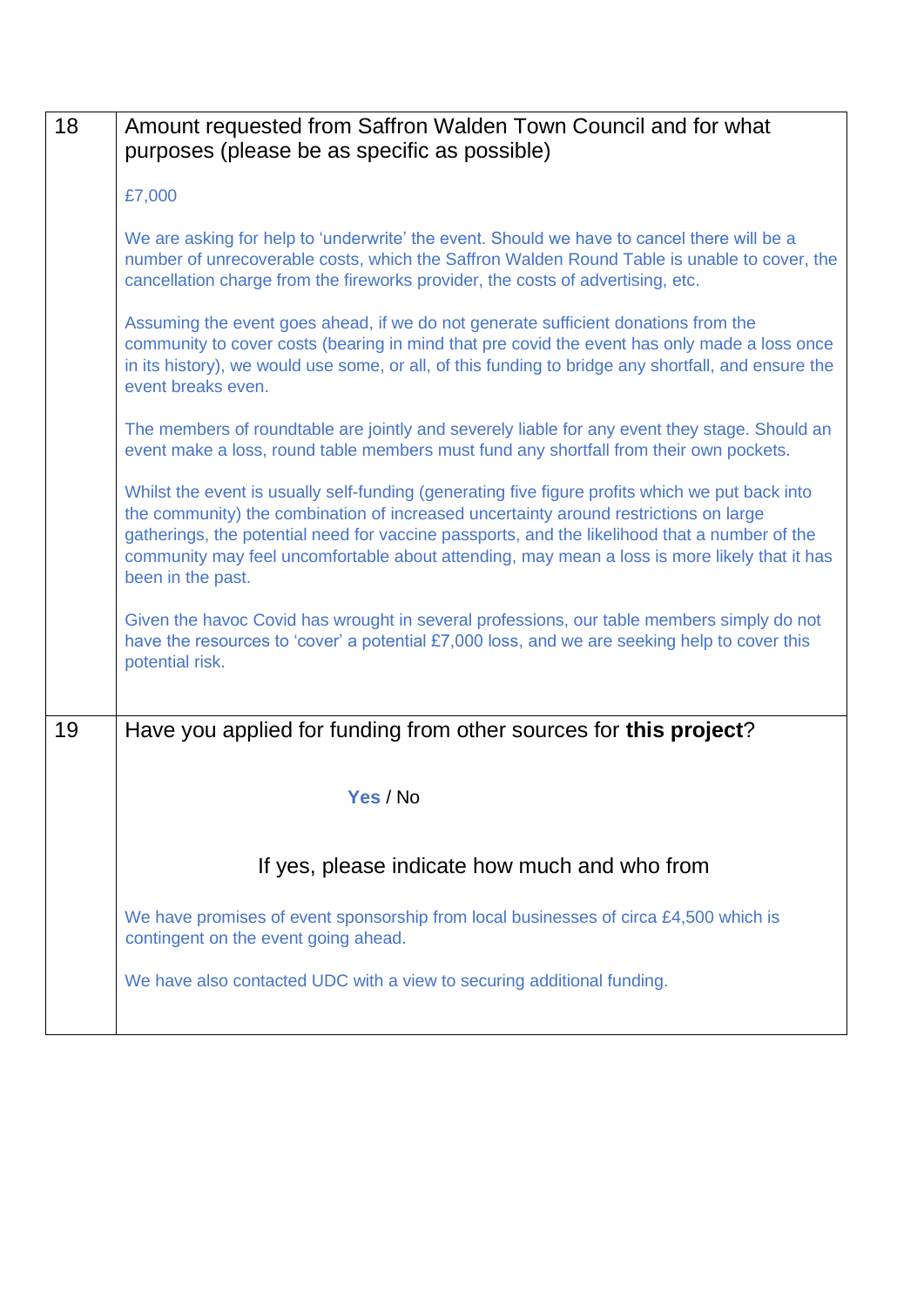| 20 | Have you applied for funding from other sources for any other<br><b>project</b> which may relate to this funding request? If so, please give<br>details of when, and if the application was successful, please give<br>details of the grant received.<br><b>No</b> |
|----|--------------------------------------------------------------------------------------------------------------------------------------------------------------------------------------------------------------------------------------------------------------------|
| 21 | How will you ensure that SWTC support of this project is promoted?                                                                                                                                                                                                 |
|    | We have a large social media following, where we will explain the Council have stepped in to<br>facilitate/underwrite this event.                                                                                                                                  |
|    | In addition, the local press run numerous articles in the run up to fireworks where we will credit<br>SWTC's support.                                                                                                                                              |
|    | Finally, at the event itself we will be doing regular announcements over the PA system<br>thanking those that made the event possible                                                                                                                              |
|    |                                                                                                                                                                                                                                                                    |